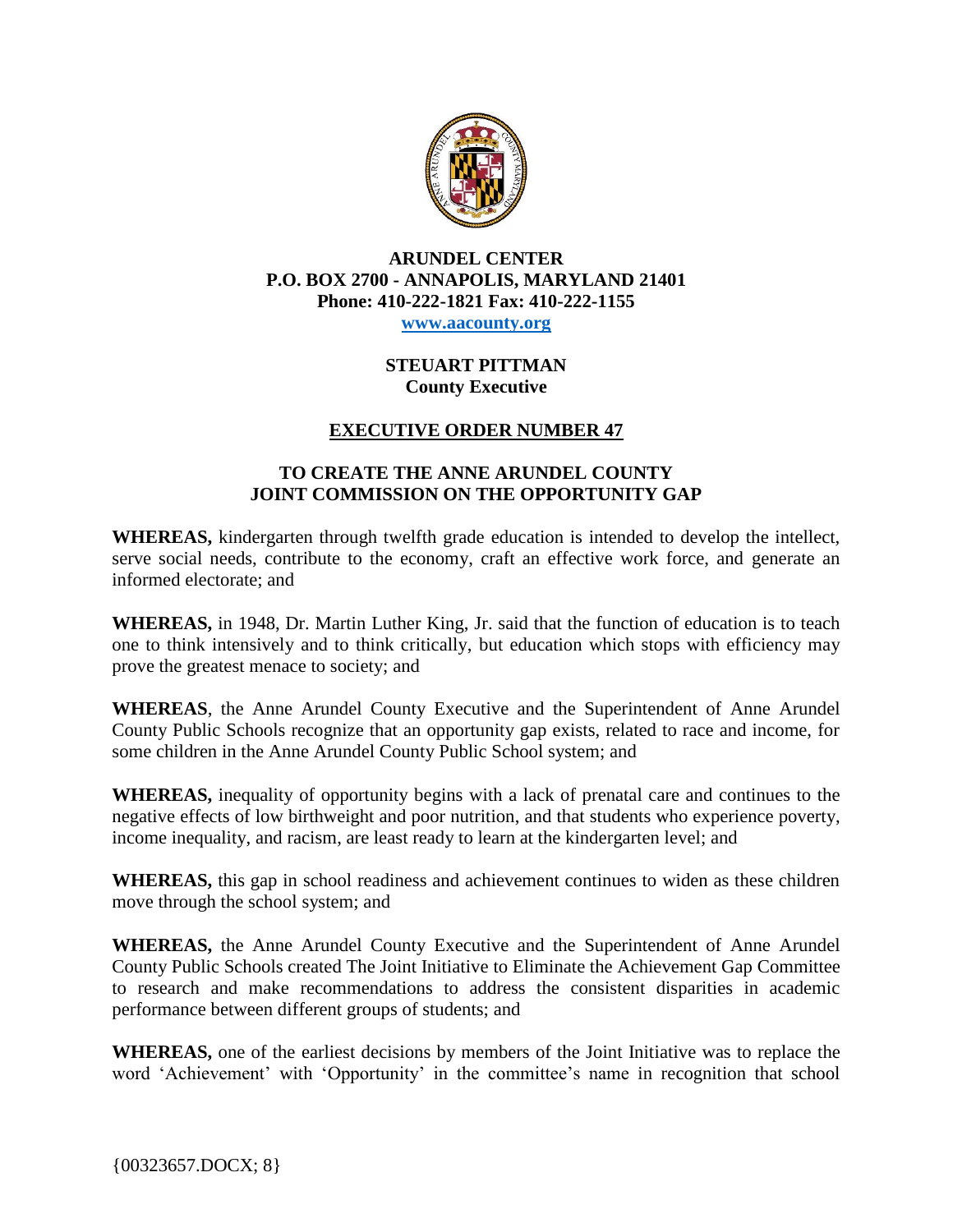# Executive Order No. 47 Page No. 2

success for certain student groups is not related to innate talent, but to their denial of opportunity; and

**WHEREAS,** over 200 County residents dedicated their time to addressing the opportunity gap over a period of 15 months through 11 community meetings and five regularly convened subcommittees; and

**WHEREAS,** the resulting *Joint Initiative to Eliminate the Opportunity Gap Report* made public on November 30, 2020, includes 14 goals, 78 strategies, and four priority recommendations for addressing the gap, of which one goal was to establish and empower an independent coalition of stakeholders, including those with life experience of the equity issues, to provide ongoing review and oversight of structural and systemic racism that contributes to the opportunity gap in AACPS and the County, and to recommend changes to address equity issues in academics and discipline;

**NOW, THEREFORE, I,** Steuart Pittman, County Executive, by virtue of the authority vested in me by the Charter and laws of Anne Arundel County, Maryland, and in cooperation with the Superintendent of Anne Arundel County Public Schools, hereby order and direct on this 18th day of May 2021, as follows:

- 1. The Anne Arundel County Joint Commission on the Opportunity Gap ("JCOG" or "the Commission") is hereby created; and
- 2. The Commission shall meet ten times per year, or more if it determines more frequent meetings are necessary, to perform its functions under this Executive Order.
- 3. The Commission shall consist of fifteen (15) voting members, who must live or work in Anne Arundel County, as follows:
	- a. Six members appointed by the County Executive, to include:
		- i. An Anne Arundel County employee;
		- ii. A County resident between the ages of 18 and 24 who is either a graduate of Anne Arundel County Public Schools or is currently enrolled in a college-level teacher training or education program;
		- iii. A representative from the Anne Arundel County NAACP;
		- iv. A representative from the faith community;
		- v. A representative with life experience of inequities in the County; and
		- vi. A representative of an education-focused non-profit organization;
	- b. Six members appointed by the Superintendent of Anne Arundel County Public Schools, to include: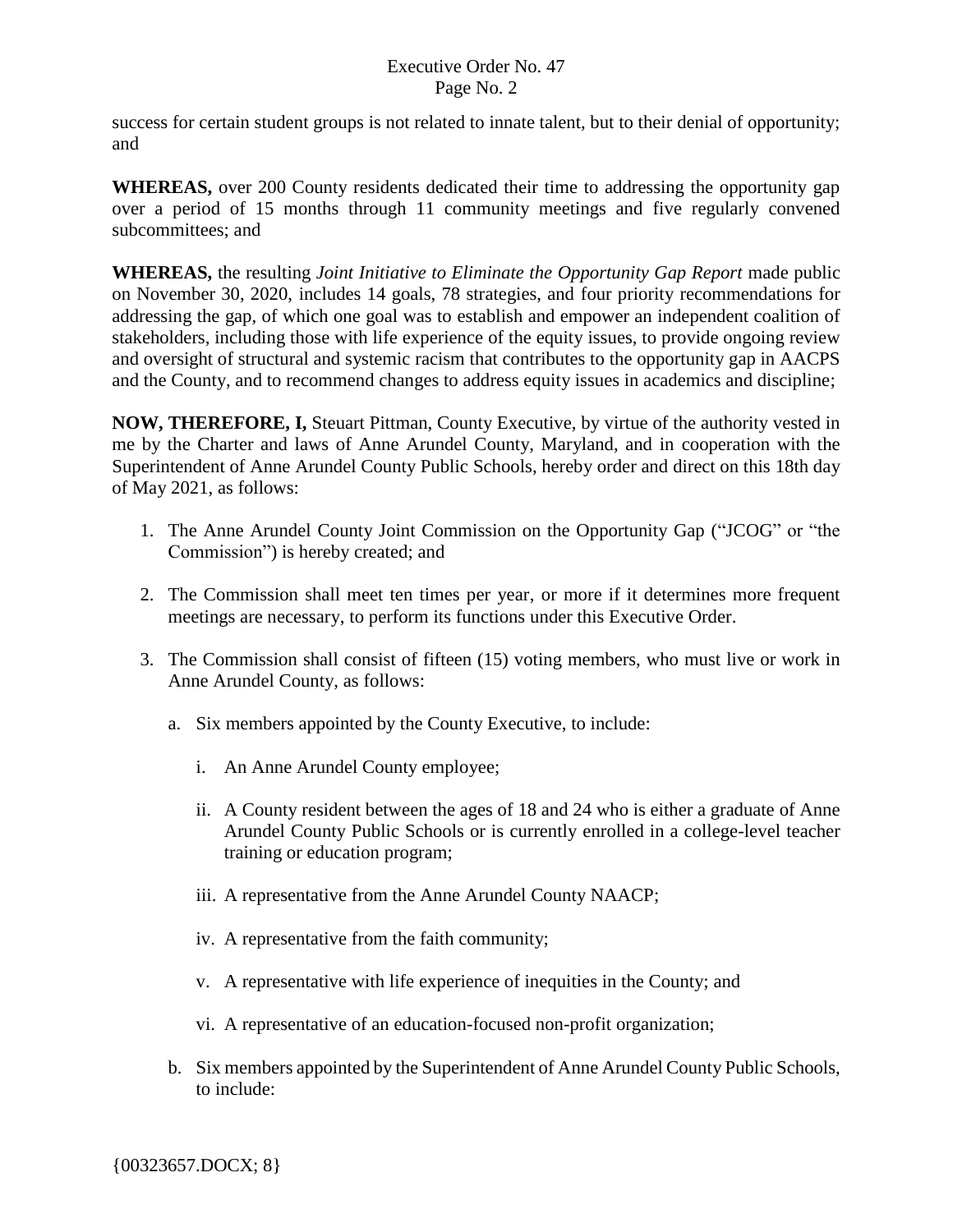## Executive Order No. 47 Page No. 3

- i. A youth representing the student body in the County;
- ii. An early childhood specialist;
- iii. A Pupil Personnel Worker;
- iv. A school nurse in the County;
- v. A Principal from an Anne Arundel County Title 1 school, as defined in the Elementary and Secondary Education Act of 1965, 20 U.S.C. § 6301, et seq, and amended by the Every Student Succeeds Act (ESSA), P.L. 114–95 (2015); and
- vi. A representative from the Anne Arundel County Public Schools Citizen Advisory Committee; and
- c. Three members appointed by the Commission, once it is seated.
- 4. The Commission shall consist of the following *ex officio* (non-voting) members or their designees:
	- a. A representative employee from the Office of the Anne Arundel County Executive;
	- b. A representative from the Office of the Superintendent of Anne Arundel County Public Schools;
	- c. The Anne Arundel County Director of Equity, Diversity, and Inclusion;
	- d. The Executive Director of the Office of Equity and Accelerated Student Achievement for Anne Arundel County Public Schools;
	- e. A representative from the Health Equity Initiative for the Anne Arundel County Department of Health;
	- f. The Chief of Public Services and Branch Management for the Anne Arundel County Public Library;
	- g. The Director of the Office of Inclusion, Diversity, Equity, Access and Leadership for Anne Arundel Community College; and
	- h. The Commander of the Community Relations Division for the Anne Arundel County Police Department.
- 5. The initial term of a voting member shall terminate on December 5, 2022 following the election of the County Executive and County Council. Thereafter, the term of a voting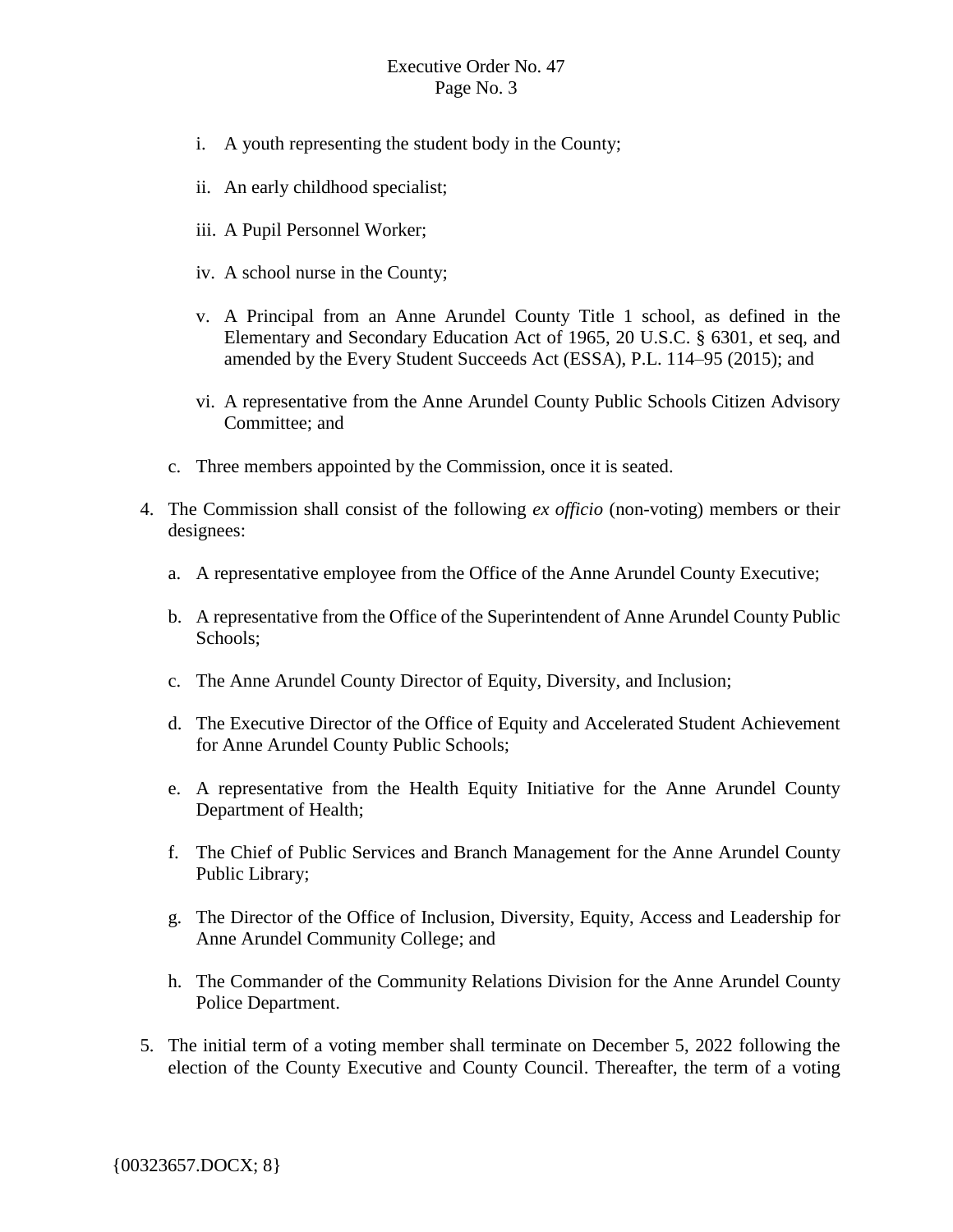#### Executive Order No. 47 Page No. 4

member is two (2) years and each voting member may be re-appointed once. A member whose term has expired shall hold over until a successor is appointed.

- 6. The County Executive and Superintendent of Schools shall jointly designate the Chair of the Commission, whose authority, duties, and responsibilities are stated in the Commission's Bylaws.
- 7. The JCOG is an advisory body that shall:
	- a. Initiate and monitor progress toward meeting the four priority recommendations in the Joint Initiative to Eliminate the Opportunity Gap ("JIEOG") report through meetings with staff and bi-annual reporting;
	- b. Define and track metrics, in collaboration with Anne Arundel County Public Schools and county representatives, on an agreed upon time schedule, that reflect the negative impacts of systemic racism on the opportunity gap; all data should be disaggregated by race and ethnicity;
	- c. Provide recommendations, based on the JIEOG subcommittee recommendations and additional research, to Anne Arundel County Public Schools and to Anne Arundel County Government, related to policy and practice to reduce the opportunity gap;
	- d. Schedule and conduct public forums;
	- e. Serve as a resource to the County Executive, County Council, Superintendent, and Board of Education:
	- f. Create formal and ad hoc sub-committees to work on the priority recommendations;
	- g. Recommend items for a budget proposal to support opportunity gap initiatives for the FY23 budget year and future years; and
	- h. Make a formal presentation to the Board of Education of Anne Arundel County, Anne Arundel County Executive, and Anne Arundel County Council, at bi-annual intervals.

This Executive Order shall be archived at the Office of Law and remain in existence until altered or terminated by subsequent Executive Order.

Stoll

**STEUART PITTMAN County Executive** 

Approved as to form and legal sufficiency: